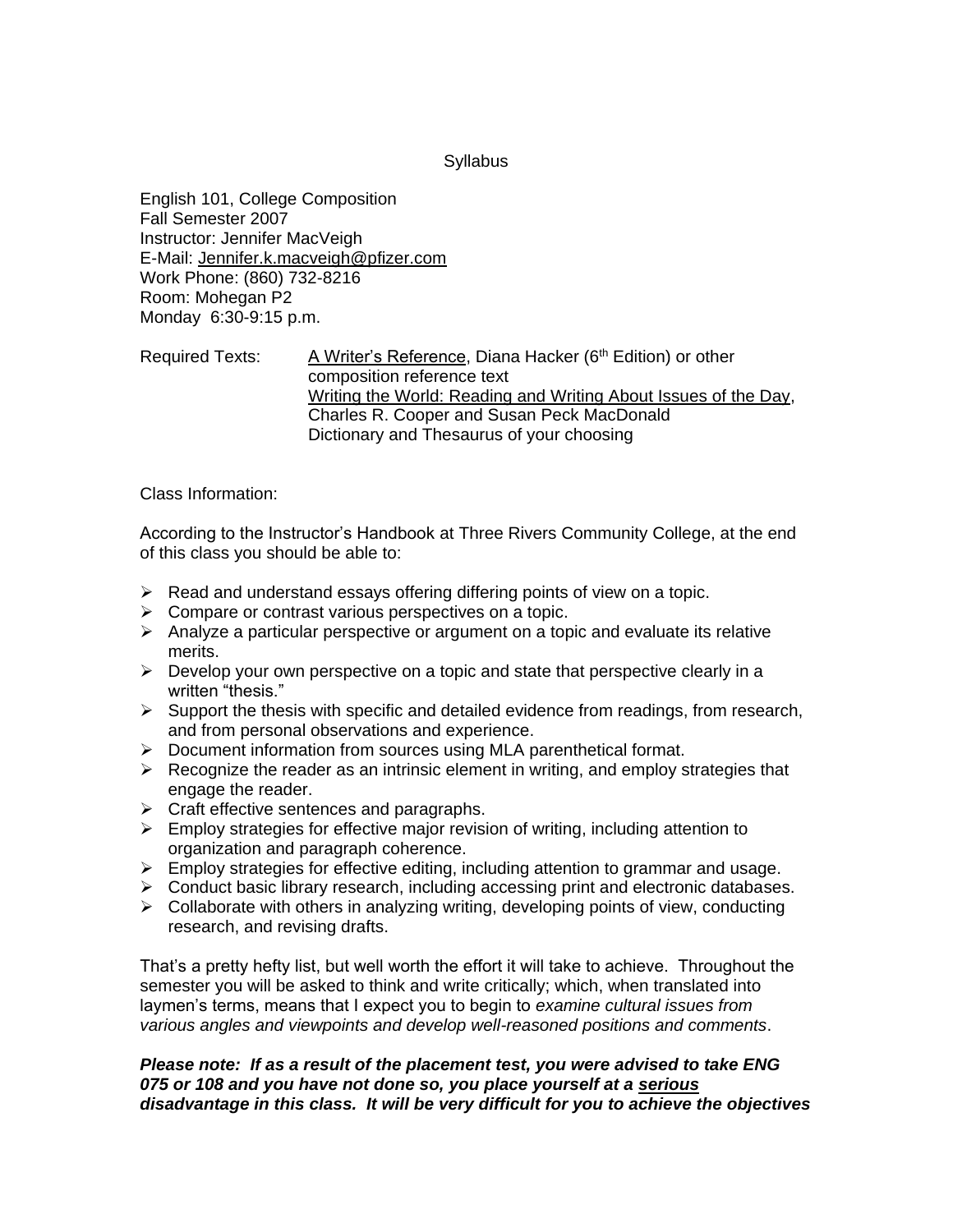## *of this course without basic skills. I strongly advise you to take 075 or 108 before taking ENG 111.*

In order to meet the goals of this class, we will need to have the following ground rules:

**Attendance**: Writing is a social process, which can only be improved through practice and interaction. In order to participate in a class you must be there (both mentally and physically). A semester is quite a long period of time, so I understand there will be instances where a class may need to be missed. I expect these to be kept to a minimum, and you are responsible for all material you missed in that class (ask a classmate to take notes for you and bring you up to speed). *Your grade will suffer after three absences.*

Tardiness is disruptive to the class. Habitual tardiness will be detrimental to your grade.

**Class Cancellations:** In the event of an emergency causing me to cancel class unexpectedly, I will notify each of you via the e-mail or phone number you have provided on your student information sheets.

**Class Participation**: This includes a number of things: preparation (reading and writing assignments done on time); active participation in group and class activities, as well as in your individual conferences with me; preparation for and active participation in peer workshops (which means asking questions about your own paper as well as others' papers); LISTENING to others when they are speaking.

**Conferences**: During the semester, classes may be shortened or replaced for individual conferences with me. These conferences will be indicated on the course schedule. Bring all of your work with you and anything specific you may wish to discuss.

You may also request a conference at any time during the semester. We can schedule them before or after class, or on another night depending upon need.

**Assignments and Grades**: I will be happy to discuss your progress at any time during the semester. Please bear in mind that **all formal writing assignments must be typed**, and one page of text is equivalent to 250 words per page.

Ultimately, your final grade will be based roughly on this formula:

#### Written Homework 10%

Throughout the semester, you will have various kinds of written homework assignments. These assignments will help you to better understand the issues being discussed in class, and serve as additional composition practice. I will track your completion of these assignments and assign you either a check plus, check, check minus or zero based upon your performance. These marks will then be averaged for 10 percent of your course grade. Homework that is one class period late will be docked one level, and **no homework will be accepted more than one week late.**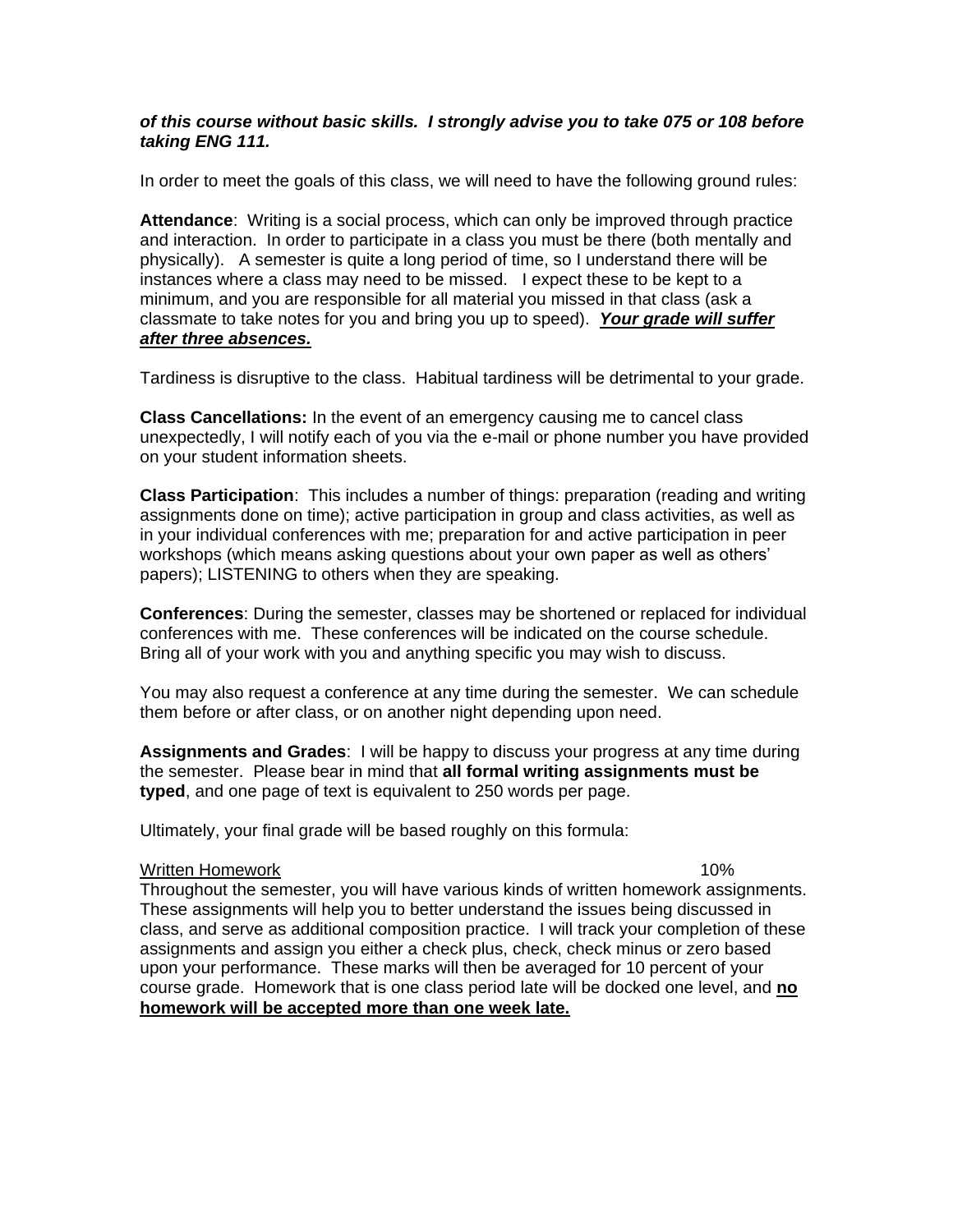## Class Participation **10%**

Sharing your ideas with others (as painful as some of you may imagine that to be), both in discussion and in writing, is an important part of this class. Additionally, we will participate in a number of in-class activities throughout the semester. It is important that you attend class, complete in-class activities, come with assignments prepared, and enter into class discussions. This will help you to explore and develop ideas you will write about.

| <u>Essays</u>                                                                                                                                             | Total of 60%                           |
|-----------------------------------------------------------------------------------------------------------------------------------------------------------|----------------------------------------|
| Essay #1 – Reporting Information: 3-5 pages<br>Essay #2 – Evaluating a Civic Stance: 4-6 pages<br>Essay #3 - Speculating About a Social Crisis: 5-7 pages | <b>20%</b><br><b>20%</b><br><b>20%</b> |
| <b>Research Paper</b>                                                                                                                                     |                                        |
| Research Paper: 7-9 Pages                                                                                                                                 | 20%                                    |

### Timeliness of Essays and Research Paper

Each time a draft of an essay or your research paper is due, we will have a "peer review" session in class, which is **important.** IF YOU MISS A PEER REVIEW DAY AND DO NOT E-MAIL ME YOUR DRAFT, OR IF YOU COME TO CLASS WITHOUT A FULL DRAFT FOR REVIEW YOU WILL BE *DOCKED ONE LETTER GRADE* FOR THAT ASSIGNMENT IN THE FINAL TALLY AT THE END OF THE SEMSTER.

### **Criteria for Evaluation**

The writing in the polished final essays will be judged primarily on the quality of the product:

- 1. How effectively you have formulated an interesting idea relevant to the issues under discussion, and how well you have stated your thesis;
- 2. How fully you have developed your ideas and how skillfully you have organized them;
- 3. How well you have used the conventions of grammar, usage and MLA documentation format where appropriate.

## *Please Note: Submission of all essays is required to pass this course, and the final essays must be submitted on time. Late essays will not be accepted.*

Additionally, I must see your writing in progress, especially the research paper. I will not accept a paper on the last day of class that I have not seen progressing throughout the semester.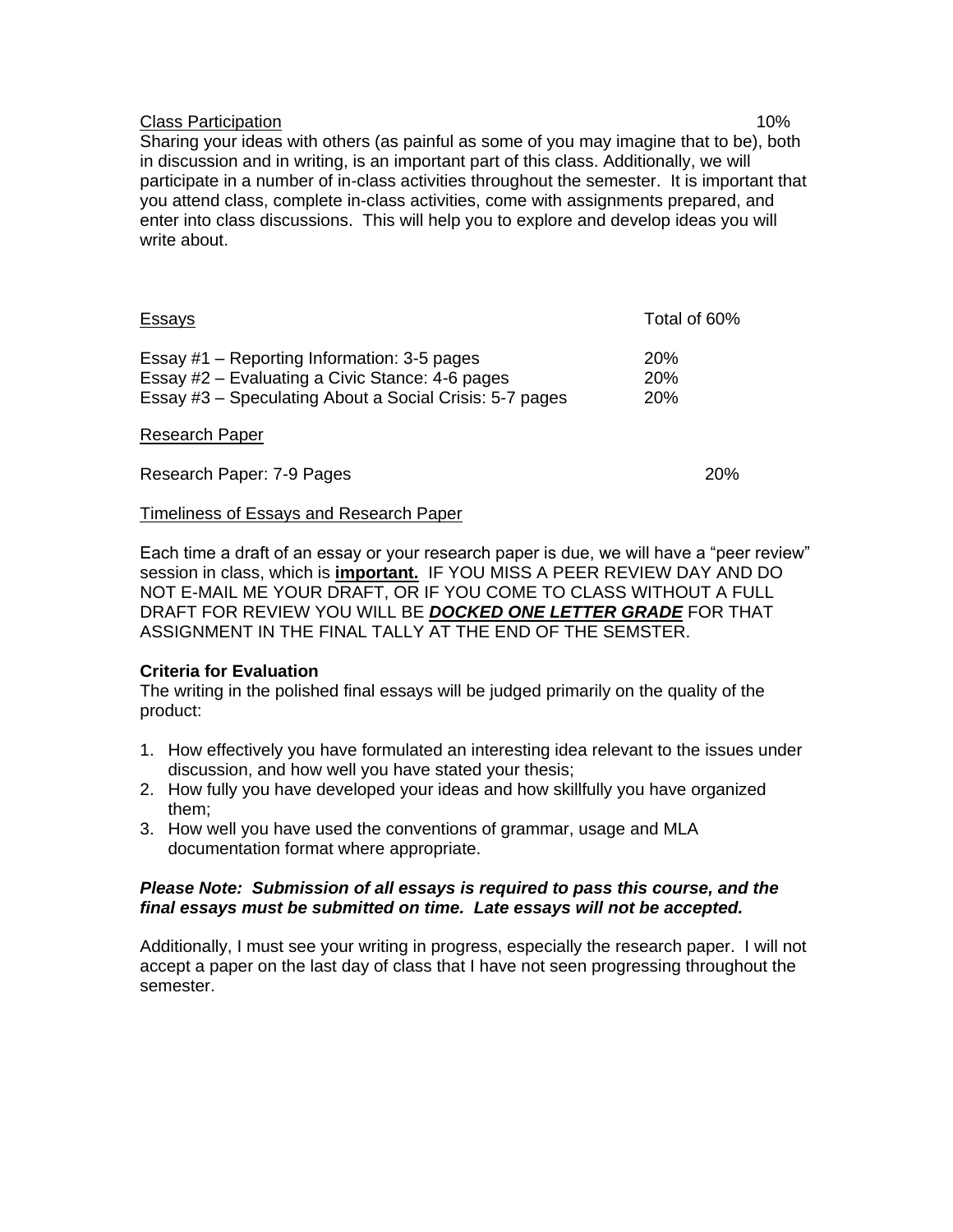### **Other Expectations and Requirements**

#### *Presentation of Work*

All written work must be typed. Handwritten work will not be accepted, unless clearly indicated on the assignment. Please use standard type size (12 point font) and margins no larger than one inch. Double-space lines and indent paragraphs. Use a plain style font – no italic or script. If you are not familiar with using a word processing program on a computer, please see the Tutoring Center and get some assistance. \*\*IT IS YOUR RESPONSIBILITY TO KEEP A COPY OF ANY WORK THAT YOU SUBMIT\*\*

### *Academic Honesty*

Plagiarism is a violation of academic honesty. It occurs when you take credit for someone else's work and submit it as your own, either intentionally or merely through sloppy documentation of sources. Any plagiarized work in any portfolio will result in an F for that portfolio and possibly an F for the semester.

#### *Messages and Conferences*

If you need to reach me, please do not hesitate to call me at the office (860-732-8216) during normal business hours.

I, like most of you, work full time in addition to my time here at Three Rivers, and therefore do not have standing office hours (or an office!). I am willing to meet with students for conferences on your work, either before or after class, or by special appointment. Please do not hesitate to make an appointment with me at any time throughout the semester.

| <b>ENG. 111</b>     | <b>SCHEDULE OF ASSIGNMENTS</b>                                                             |
|---------------------|--------------------------------------------------------------------------------------------|
| <u>August 27</u>    | Course Introduction                                                                        |
| <b>Assignment:</b>  | Essay #1 Handout Distributed                                                               |
| <b>September 3</b>  | School Closed - Labor Day                                                                  |
| September 10        |                                                                                            |
|                     | Writing Center Presentation – Overview of Services                                         |
| <b>Reading Due:</b> | Writing the World: pgs. 5-60<br>Handbook: Basic Grammar, pgs. 491-508<br>Paragraphs: 24-36 |
| <b>Writing Due:</b> | Copies of your Information Worksheets for Tannen, Gray<br>Page and Gottman                 |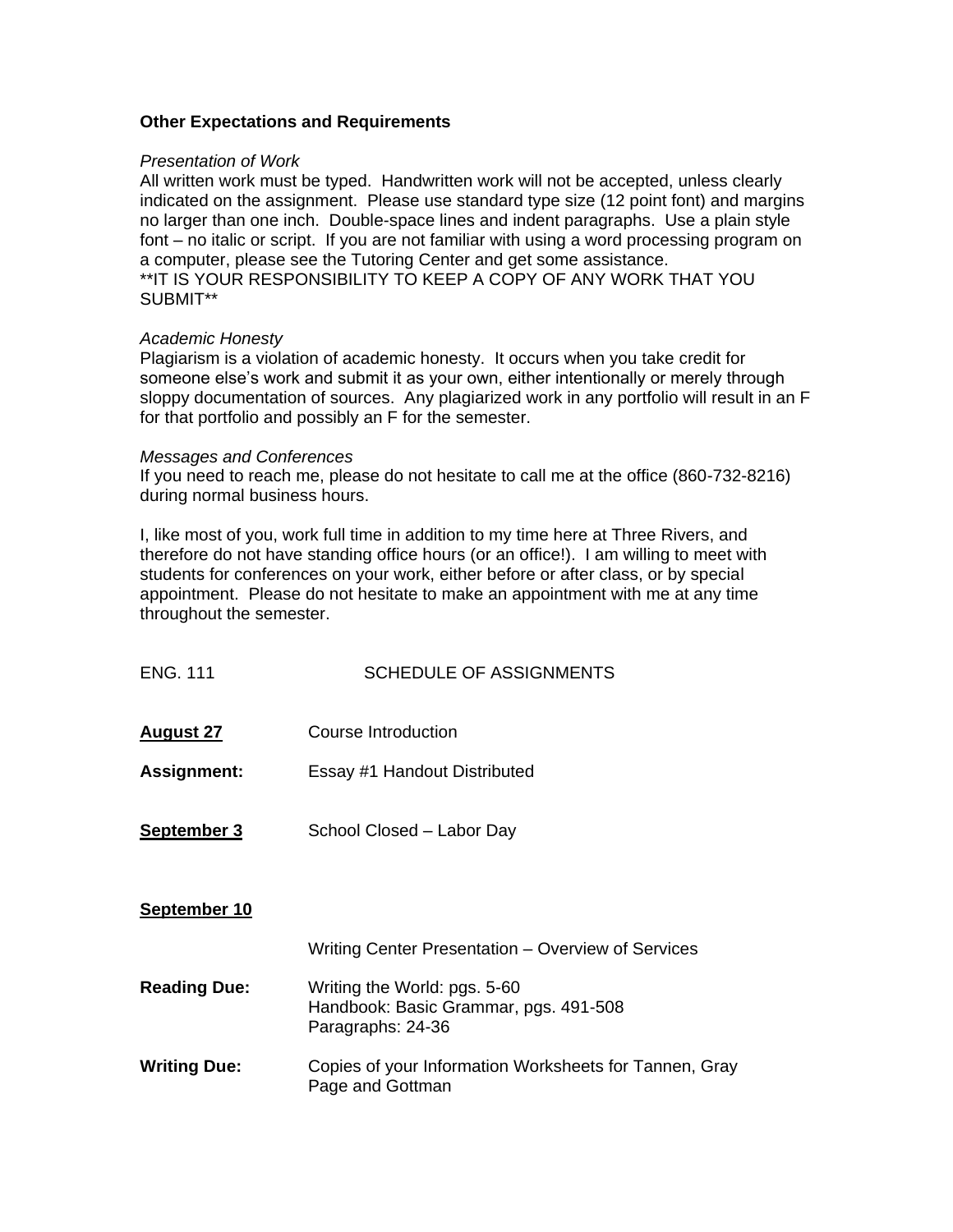| September 17        |                                                                                                                                                                                                                                                                                          |
|---------------------|------------------------------------------------------------------------------------------------------------------------------------------------------------------------------------------------------------------------------------------------------------------------------------------|
| <b>Reading Due:</b> | Writing the World: pgs. 62-94                                                                                                                                                                                                                                                            |
| September 24        |                                                                                                                                                                                                                                                                                          |
| <b>Essay Due:</b>   | Draft of Essay #1 for Peer Review and Submission                                                                                                                                                                                                                                         |
| <b>Reading Due:</b> | Writing the World: pgs. 224-248<br>Handbook: Parallelism pgs. 93-96<br>Subject - Verb Agreement pgs. 163-171                                                                                                                                                                             |
| <b>Assignment:</b>  | Essay #2 Handout distributed                                                                                                                                                                                                                                                             |
| October 1           |                                                                                                                                                                                                                                                                                          |
| <b>Reading Due:</b> | Writing the World: pgs. 250-319                                                                                                                                                                                                                                                          |
| <b>Writing Due:</b> | Respond to Question #7 on page 249: "Take a position on<br>Jacqueline R. Kasun's argument"<br>Respond to Question #3 on page 271: "Consider Kristin Luker's<br>argument"<br>Respond to Question #3 on page 292: "Evaluate Thomas Sowell's<br>argument and compare it to Kristen Luker's" |
| October 8           | <b>School Closed</b>                                                                                                                                                                                                                                                                     |
| October 15          |                                                                                                                                                                                                                                                                                          |
| <b>Essay Due:</b>   | Draft of Essay #2 for Peer Review and Submission                                                                                                                                                                                                                                         |
| <b>Reading Due:</b> | Writing the World: pgs. 322-346                                                                                                                                                                                                                                                          |
| <b>Assignment:</b>  | Essay #3 Handout distributed                                                                                                                                                                                                                                                             |
| October 22          |                                                                                                                                                                                                                                                                                          |
| <b>Reading Due:</b> | Writing the World: 356-380<br>Handbook: Needed Words pgs. 96-99<br>The Dictionary and Thesaurus pgs. 156-160<br>Arguments pgs. 67-84<br>Revising pgs. 18-23                                                                                                                              |
| <b>Writing Due:</b> | Respond to Question #1 on page 346: "List causes"                                                                                                                                                                                                                                        |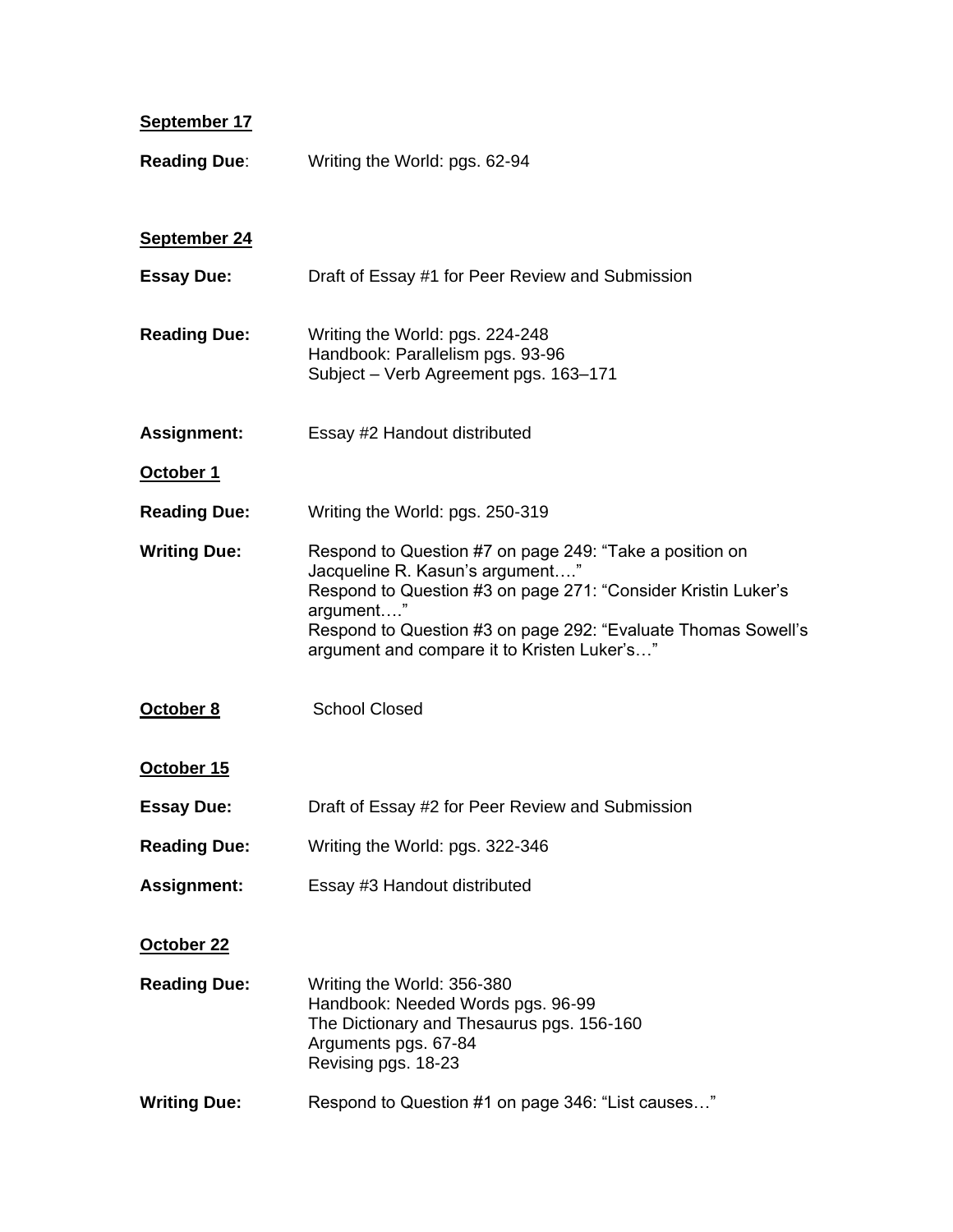| October 29          |                                                                                                                                                   |
|---------------------|---------------------------------------------------------------------------------------------------------------------------------------------------|
| <b>Reading Due:</b> | Writing the World: 392-405; 418-443                                                                                                               |
| November 5          |                                                                                                                                                   |
| <b>Reading Due:</b> | Handbook: Entire Section on Research Writing, pgs. 318-347                                                                                        |
| <b>Writing Due:</b> | Respond to Question #4 on page 416: "Connect your experience<br>to Elijah Anderson's ideas"                                                       |
| <b>Assignment:</b>  | Research Paper Handout Distributed                                                                                                                |
| November 12         |                                                                                                                                                   |
| <b>Reading Due:</b> | Handbook: MLA Documentation pgs. 355-412                                                                                                          |
| <b>Essay Due:</b>   | Draft of Essay #3 for Peer Review and Submission                                                                                                  |
| <b>Assignment:</b>  | Bring Research Question and tentative outline to class                                                                                            |
| November 19         |                                                                                                                                                   |
| <b>Reading Due:</b> | Handbook: Appropriate & Exact Language pgs. 143-155<br>Shifts & Mixed Constructions pgs. 105-111<br>The Apostrophe & Quotation Marks pgs. 256-265 |
| November 26         | Thanksgiving Holiday Break - no Classes in session                                                                                                |
| November 31         |                                                                                                                                                   |
| <b>Reading Due:</b> | Handbook: Wordy Sentences: 137-140<br>Sentence Fragments & Run-on Sentences pgs. 204-215                                                          |
|                     | Final Drafts of all Essays for last Peer Review Workshop - Last<br>day to turn in revisions                                                       |